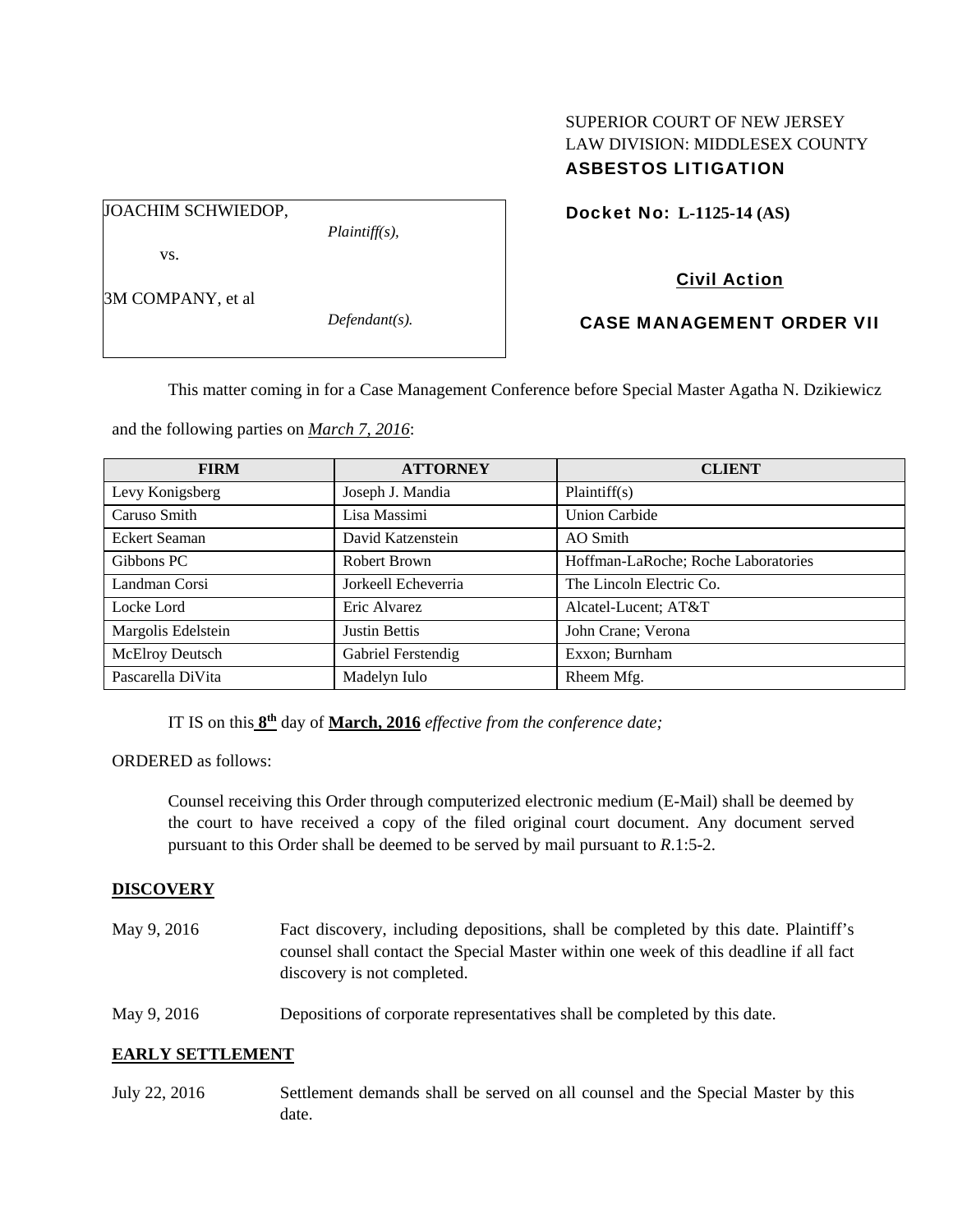### **SUMMARY JUDGMENT MOTION PRACTICE**

| May 27, 2016  | Plaintiff's counsel shall advise, in writing, of intent not to oppose motions by this date. |
|---------------|---------------------------------------------------------------------------------------------|
| June 10, 2016 | Summary judgment motions shall be filed no later than this date.                            |
| July 8, 2016  | Last return date for summary judgment motions.                                              |

#### **MEDICAL DEFENSE**

- June 10, 2016 Plaintiff shall serve medical expert reports by this date.
- August 5, 2016 Defendants shall identify its medical experts and serve medical expert reports, if any, by this date. **In addition, defendants shall notify plaintiff's counsel (as well as all counsel of record) of a joinder in an expert medical defense by this date.**

#### **LIABILITY EXPERT REPORTS**

- June 10, 2016 Plaintiff shall identify its liability experts and serve liability expert reports or a certified expert statement by this date or waive any opportunity to rely on liability expert testimony.
- August 5, 2016 Defendants shall identify its liability experts and serve liability expert reports, if any, by this date or waive any opportunity to rely on liability expert testimony.

#### **ECONOMIST EXPERT REPORTS**

- June 10, 2016 Plaintiff shall identify its expert economists and serve expert economist report(s), if any, by this date or waive any opportunity to rely on economic expert testimony.
- August 5, 2016 Defendants shall identify its expert economists and serve expert economist report(s), if any, by this date or waive any opportunity to rely on economic expert testimony.

#### **EXPERT DEPOSITIONS**

August 31, 2016 Expert depositions shall be completed by this date. To the extent that plaintiff and defendant generic experts have been deposed before, the parties seeking that deposition in this case must file an application before the Special Master and demonstrate the necessity for that deposition. To the extent possible, documents requested in a deposition notice directed to an expert shall be produced three days in advance of the expert deposition. The expert shall not be required to produce documents that are readily accessible in the public domain.

#### **PRE-TRIAL AND TRIAL**

| June 8, 2016              | The settlement conference previously scheduled on this date is <b>cancelled</b> .                                                                   |
|---------------------------|-----------------------------------------------------------------------------------------------------------------------------------------------------|
| August 26, 2016 @ 10:00am | Settlement conference. All defense counsel shall appear with authority<br>to negotiate settlement and have a representative authorized to negotiate |

\_\_\_\_\_\_\_\_\_\_\_\_\_\_\_\_\_\_\_\_\_\_\_\_\_\_\_\_\_\_\_\_\_\_\_\_\_\_\_\_\_\_\_\_\_\_\_\_\_\_\_\_\_\_\_\_\_\_\_\_\_\_\_\_\_\_\_\_\_\_\_\_\_\_\_\_\_\_\_\_\_\_\_\_\_\_\_\_\_\_\_\_\_\_\_\_\_\_\_\_\_\_\_\_\_\_\_\_\_\_